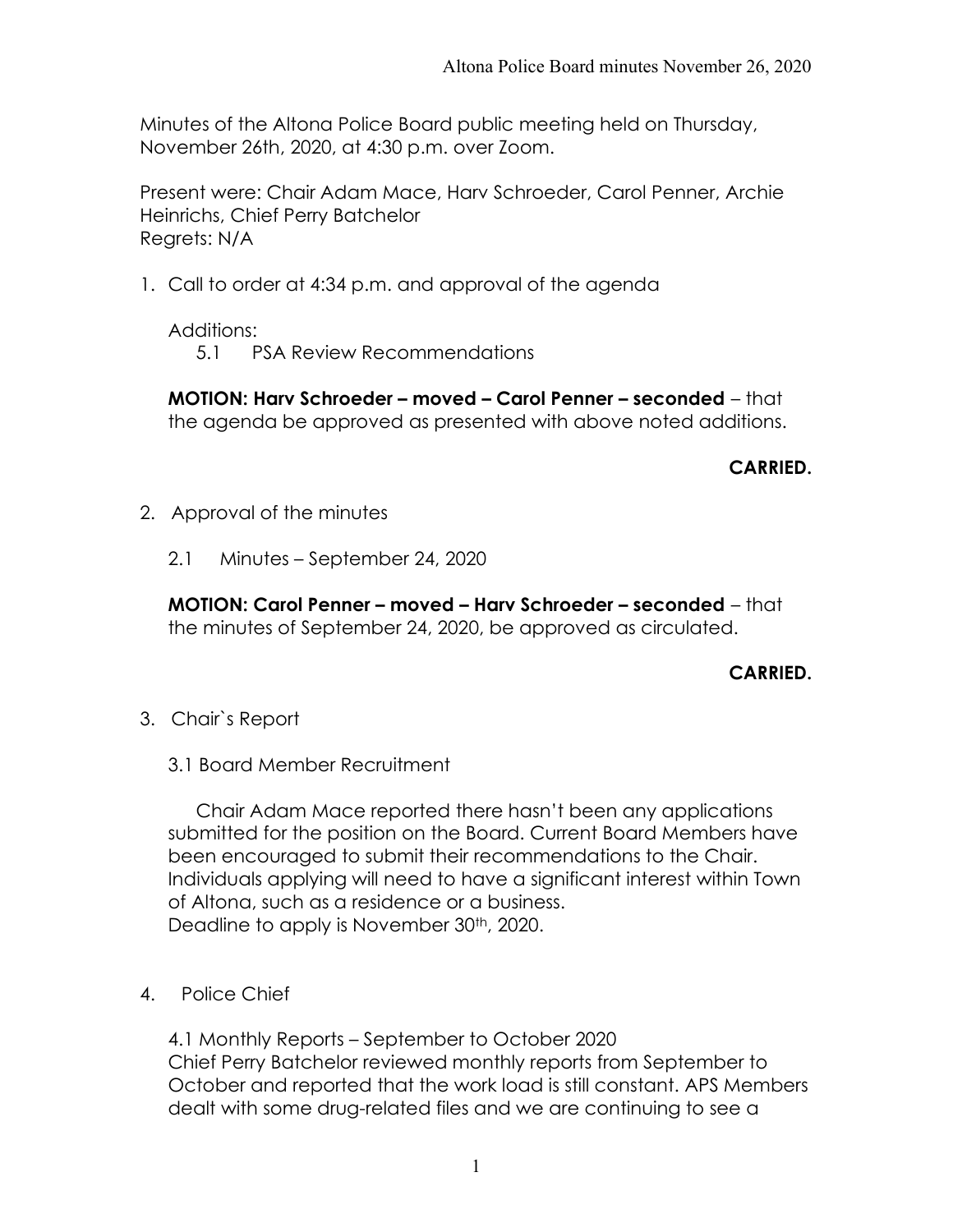steady flow of Covid-19 related files as well, in one case where a fine of \$1296 was imposed, for being outside of the Public Health order.

4.2 Covid-19 Report

Altona Police Service continues to be tasked with Covid-19 checks to ensure compliance of the Health Orders. Chief Batchelor identified that there is a gap under PhIA, preventing Members access to sensitive information.

Chief Batchelor also reported that currently there have been 2 Members who tested positive for Covid who have since recovered, with an additional Member awaiting results. The Service was able to carry on with the workload with some overtime. Members continue to be dedicated to their work and the communities.

4.3 Update Council Presentation

Chief Batchelor reported that he met with Council to present on two topics; future of policing in Plum Coulee and body-worn cameras. He discussed the pros and cons of several options for policing in Plum Coulee, one being that APS could police the RM in its entirety. A meeting to further discuss some of these details with the Province is taking place on Friday, November 27<sup>th</sup>, with details to follow. As for body-worn cameras, the presentation was well-received and believed to be a beneficial tool of APS Members.

4.4 Police Budget to Council

Chief Batchelor reported that a 2% salary increase was anticipated but was approved at 0.5%.

MOTION: Carol Penner – moved – Archie Heinrichs – seconded – the approval of the monthly reports as presented.

## CARRIED.

- 5. New Business
	- 5.1 PSA Review Recommendations

Chief Batchelor highlighted 14 recommendations that would apply to the Police Board, in the latest PSA Review Recommendations document. Chief Batchelor advised that if any of these recommendations were to be implemented, it would take a couple of years.

Additionally, the Board agreed that the PSA review should be a permanent agenda item.